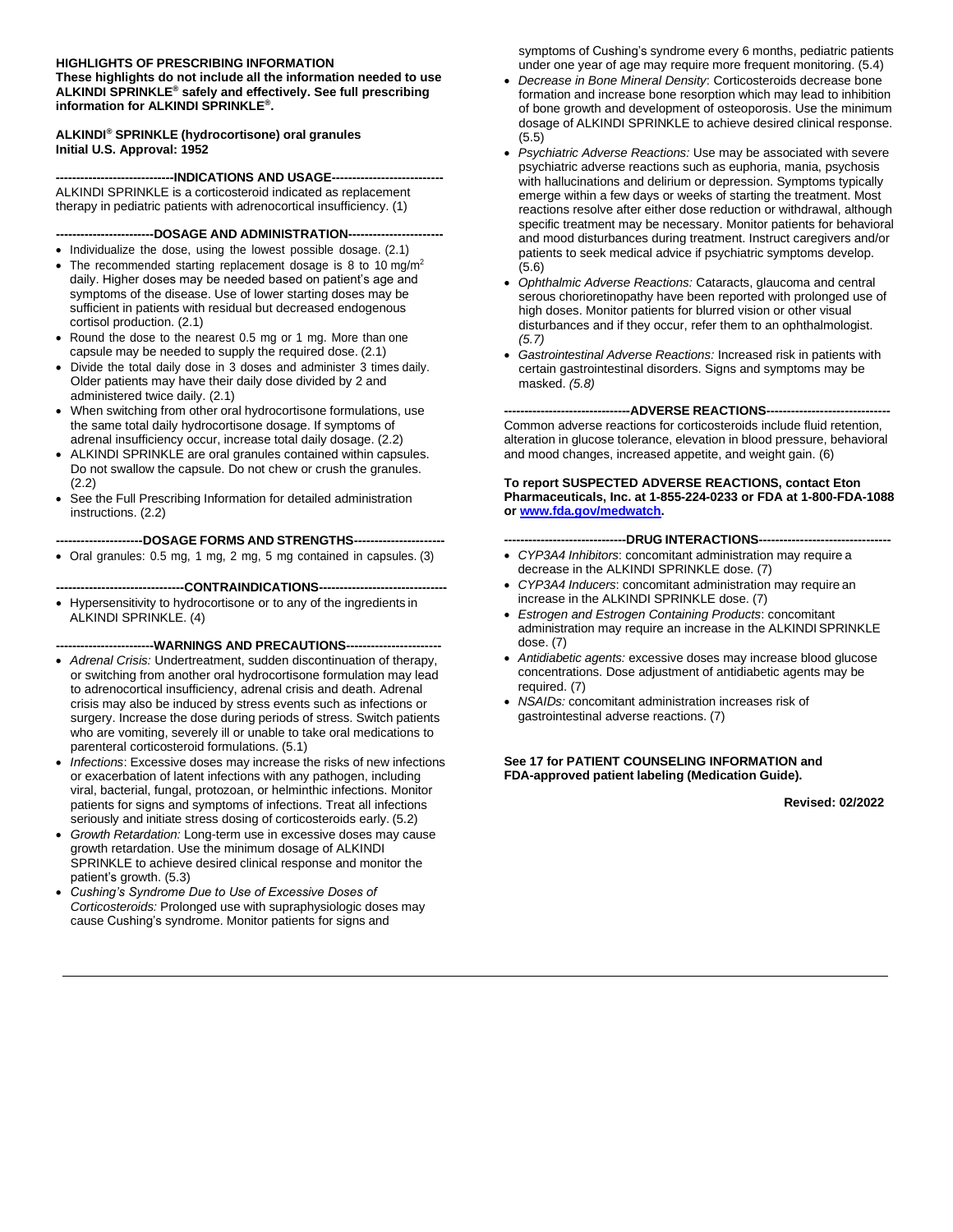#### **FULL PRESCRIBING INFORMATION: CONTENTS\***

#### **1 INDICATIONS AND USAGE**

- **2 DOSAGE AND ADMINISTRATION**
	- 2.1 Dosage Information
	- 2.2 Switching to ALKINDI SPRINKLE from other oral hydrocortisone formulations 2.3 Administration Instructions
- **3 DOSAGE FORMS AND STRENGTHS**

#### **4 CONTRAINDICATIONS**

#### **5 WARNINGS AND PRECAUTIONS**

- 5.1 Adrenal Crisis
- 5.2 Infections
- 5.3 Growth Retardation
- 5.4 Cushing's Syndrome Due to Use of Excessive Doses of **Corticosteroids**
- 5.5 Decrease in Bone Mineral Density
- 5.6 Psychiatric Adverse Reactions
- 5.7 Ophthalmic Adverse Reactions
- 5.8 Gastrointestinal Adverse Reactions

#### **6 ADVERSE REACTIONS**

- **7 DRUG INTERACTIONS**
- **8 USE IN SPECIFIC POPULATIONS**
	- 8.1 Pregnancy
	- 8.2 Lactation
	- 8.4 Pediatric Use
- **10 OVERDOSAGE**
- **11 DESCRIPTION**
- **12 CLINICAL PHARMACOLOGY**
	- 12.1 Mechanism of Action
	- 12.2 Pharmacodynamics
	- 12.3 Pharmacokinetics
- **13 NONCLINICAL TOXICOLOGY**
- 13.1 Carcinogenesis, Mutagenesis, Impairment of Fertility **16 HOW SUPPLIED/STORAGE AND HANDLING**
- **17 PATIENT COUNSELING INFORMATION**

\*Sections or subsections omitted from the full prescribing information are not listed.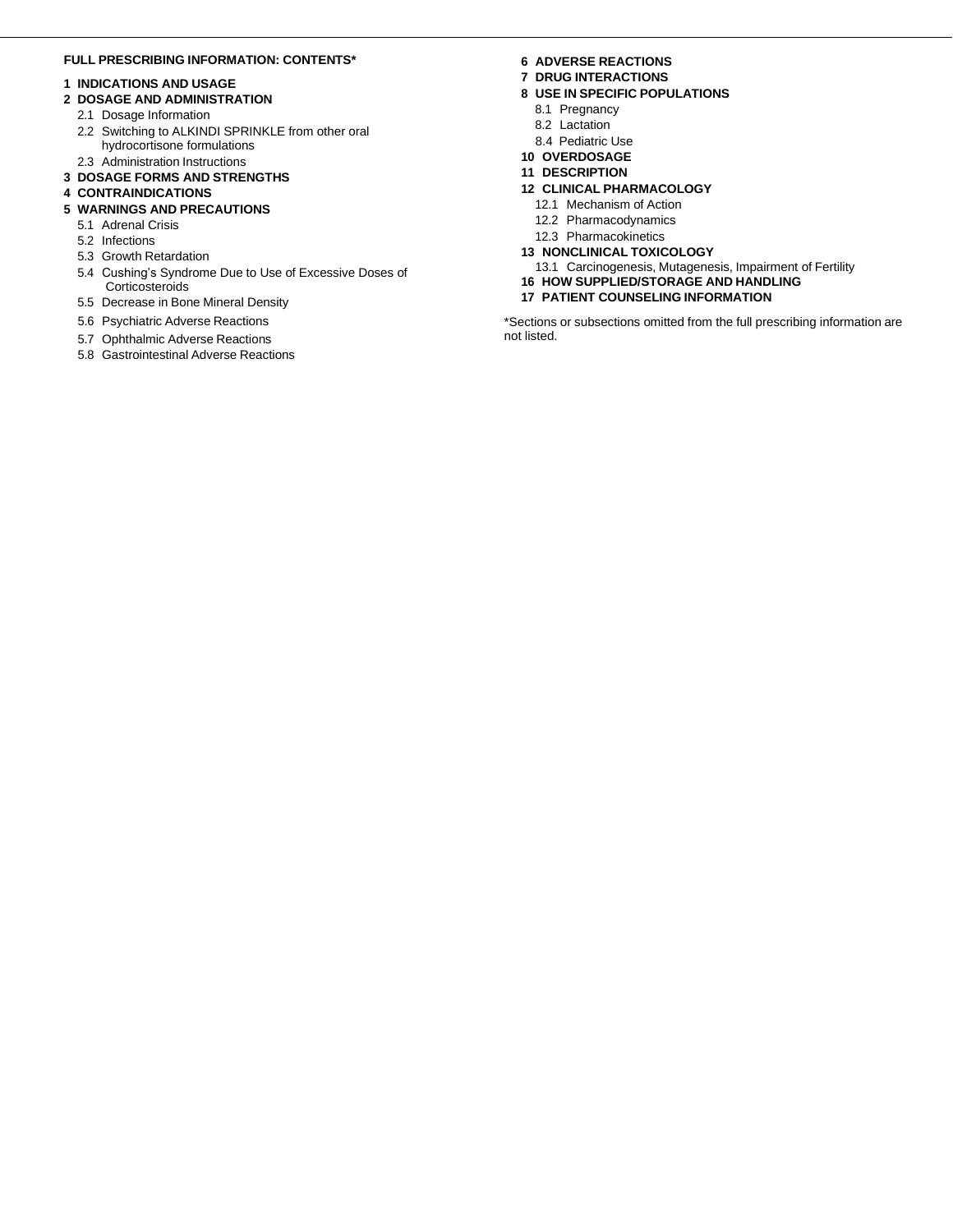# **FULL PRESCRIBING INFORMATION**

# **1 INDICATIONS AND USAGE**

ALKINDI SPRINKLE is indicated as replacement therapy in pediatric patients with adrenocortical insufficiency.

# **2 DOSAGE AND ADMINISTRATION**

### **2.1 Dosage Information**

- Individualize the dose for each patient, using the lowest possible dosage.
- The recommended starting replacement dosage is 8 to 10 mg/m<sup>2</sup>/day daily. Higher doses may be needed based on patient's age and symptoms of the disease. Use of lower starting doses may be sufficient in patients with residual but decreased endogenous cortisol production.
- Round the dose to the nearest 0.5 mg or 1 mg. The contents of more than one capsule may be needed to supply the required dose.
- Divide the total daily dose in 3 doses and administer 3 times daily. Older pediatric patients may have their daily dose divided by 2 and administered twice daily.
- Monitor patients for symptoms of under and/or overtreatment including signs and symptoms of adrenocortical insufficiency, linear growth, and weight gain. Adjust doses accordingly.
- During episodes of acute febrile illness, gastroenteritis, surgery or major trauma, patients may need increased doses *[see Warnings and Precautions (5.1)]*.

# **2.2 Switching to ALKINDI SPRINKLE from Other Oral Hydrocortisone Formulations**

When switching patients from other oral hydrocortisone formulations to ALKINDI SPRINKLE, use the same total daily hydrocortisone dosage. Closely monitor patients after switching to ALKINDI SPRINKLE for symptoms of adrenocortical insufficiency. If symptoms of adrenal insufficiency occur after switching, increase the total daily dosage of ALKINDI SPRINKLE *[see Warnings and Precautions (5.1)].*

# **2.3 Administration Instructions**

- ALKINDI SPRINKLE are oral granules contained within capsules.
- Do not swallow the capsules. Do not chew or crush the granules.
- Do not use ALKINDI SPRINKLE granules in nasogastric or gastric tubes as they may cause tube blockage.
- Open the capsule and administer the granules as follows:
	- $\circ$  Hold the capsule so that the printed strength is at the top and tap to ensure all the granules are in the lower half of the capsule.
	- o Squeeze the bottom of the capsule gently and twist off the top of the capsule.
	- o The granules may be administered by pouring the granules directly onto the patient's tongue, pouring the granules onto a spoon and placing in the patient's mouth, or sprinkling onto a spoonful of cold or room temperature soft food (such as yogurt or fruit puree). The granules should be given and swallowed within 5 minutes to avoid a bitter taste as the outer taste masking cover can dissolve.
	- $\circ$  Tap the capsule to ensure all the granules are removed. Avoid wetting the capsule on the tongue or soft food as this may result in granules remaining in the capsule.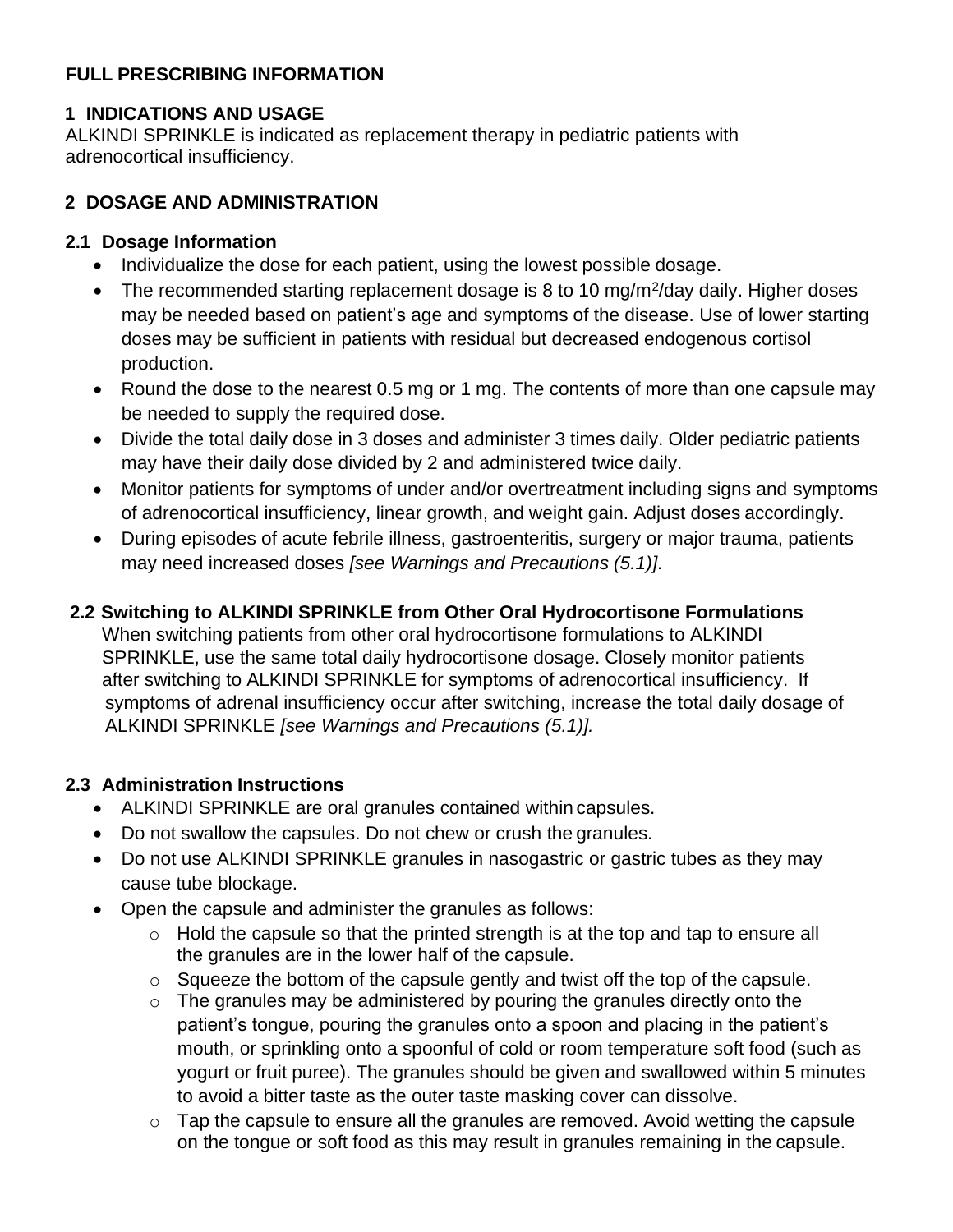- o Immediately follow administration with ingestion of fluids such as water, milk, breastmilk or formula to ensure all granules are swallowed.
- Do not add the granules to liquid as this can result in reductions in the dose administered and may result in a bitter taste.

### **3 DOSAGE FORMS AND STRENGTHS**

ALKINDI SPRINKLE oral granules are white to off-white granules contained within transparent capsules and are available as follows:

| <b>Strength</b>   | <b>Imprint on Capsules</b> |
|-------------------|----------------------------|
| 0.5 <sub>mg</sub> | "INF-0.5" in red ink       |
| 1 $mg$            | " $INF-1.0$ " in blue ink  |
| 2 <sub>mg</sub>   | "INF-2.0" in green ink     |
| 5 <sub>mg</sub>   | "INF-5.0" in gray ink      |

#### **4 CONTRAINDICATIONS**

ALKINDI SPRINKLE is contraindicated in patients with hypersensitivity to hydrocortisone or to any of the ingredients in ALKINDI SPRINKLE. Anaphylactic reactions have occurred in patients receiving corticosteroids *[see Adverse Reactions (6.2)]*.

### **5 WARNINGS AND PRECAUTIONS**

#### **5.1 Adrenal Crisis**

Undertreatment with ALKINDI SPRINKLE or sudden discontinuation of therapy with ALKINDI SPRINKLE may lead to adrenocortical insufficiency, adrenal crisis, and death. Adrenal crisis may also be induced by stress events such as infections or surgery when patients require higher doses of corticosteroids. Symptoms of adrenocortical insufficiency include poor feeding, fatigue, low muscle tone, joint pain, nausea, vomiting, hypoglycemia, low blood pressure and electrolyte disturbances.

Increase the dosage of ALKINDI SPRINKLE during periods of stress (infections, surgery). Switch patients who are vomiting, severely ill or unable to take oral medications to parenteral corticosteroid formulations without delay. Once the patient recovers, gradually reduce the steroid dosage used during the acute event.

When switching patients to ALKINDI SPRINKLE from another oral hydrocortisone formulation, consider the potential for dosing inaccuracy if the other oral hydrocortisone formulation has been manipulated (e.g., split or crushed tablets, compounded formulations). Manipulation of oral hydrocortisone formulations may result in a relative difference in hydrocortisone exposure when using the same dosage to initiate ALKINDI SPRINKLE treatment. Closely monitor patients after switching to ALKINDI SPRINKLE to ensure ALKINDI SPRINKLE is providing the same level of hydrocortisone exposure as the previously used oral hydrocortisone formulation. If symptoms of adrenal insufficiency occur, increase the total daily dosage of ALKINDI SPRINKLE.

#### **5.2 Infections**

Excessive doses of corticosteroids may increase the risks of new infections or exacerbation of latent infections with any pathogen, including viral, bacterial, fungal, protozoan, or helminthic infections. Appropriate replacement doses of corticosteroids for patients with adrenocortical insufficiency are not expected to cause immunosuppression and, therefore, should not increase risk of infection. Administration of live vaccine may be acceptable in pediatric patients with adrenocortical insufficiency receiving replacement doses of corticosteroids. Monitor patients for signs and symptoms of infections. Treat all infections seriously and initiate stress dosing of steroids early *[see Warnings and*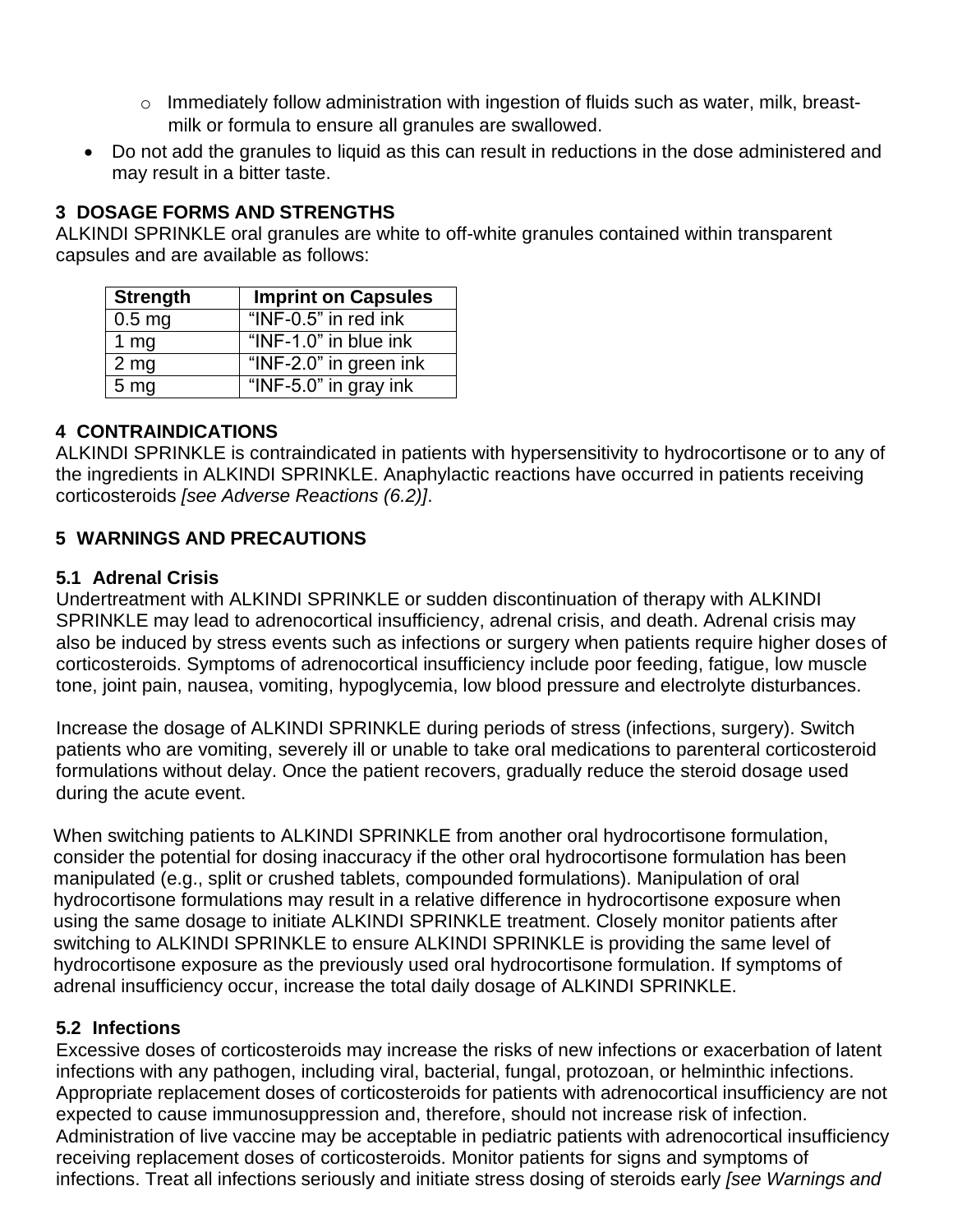# **5.3 Growth Retardation**

Long-term use of corticosteroids in excessive doses may cause growth retardation in pediatric patients. Historical cohorts of adults treated from childhood for congenital adrenal hyperplasia have been found to have growth retardation. Effects on linear growth are less likely when using corticosteroids as replacement therapy. Use the minimum dosage of ALKINDI SPRINKLE to achieve desired clinical response and monitor the patient's growth.

# **5.4 Cushing's Syndrome Due to Use of Excessive Doses of Corticosteroids**

Prolonged use of corticosteroids in supraphysiologic doses may cause Cushing's syndrome. Symptoms and signs of Cushing's syndrome include weight gain, decreased height velocity, hyperglycemia, hypertension, edema, easy bruising, muscle weakness, red round face, depression or mood swings. Monitor patients for signs and symptoms of Cushing's syndrome every 6 months; pediatric patients under one year of age may require more frequent monitoring, e.g., every 3 to 4 months.

# **5.5 Decrease in Bone Mineral Density**

Corticosteroids decrease bone formation and increase bone resorption which may lead to development of osteoporosis. Historical cohorts of adults treated from childhood for congenital adrenal hyperplasia have been found to have reduced bone mineral density and increased fracture rates. Use the minimum dosage of ALKINDI SPRINKLE to achieve desired clinical response.

# **5.6 Psychiatric Adverse Reactions**

Corticosteroid use may be associated with severe psychiatric adverse reactions. Euphoria, mania, psychosis with hallucinations and delirium or depression have been seen in patients at replacement doses of hydrocortisone *[see Adverse Reactions (6)].* Symptoms typically emerge within a few days or weeks of starting the treatment. Risks may be higher with high doses, although dose levels do not allow prediction of the onset, type, severity, or duration of reactions. Most reactions resolve after either dose reduction or withdrawal, although specific treatment may be necessary. Monitor patients for behavioral and mood disturbances during treatment with ALKINDI SPRINKLE. Instruct caregivers and/or patients to seek medical advice if psychiatric symptoms develop.

# **5.7 Ophthalmic Adverse Reactions**

Ophthalmic effects, such as cataract, glaucoma or central serous chorioretinopathy have been reported with prolonged use of corticosteroids in high doses. Monitor patients for blurred vision or other visual disturbances. If patients develop ophthalmic adverse reactions, refer them to an ophthalmologist for further evaluation.

# **5.8 Gastrointestinal Adverse Reactions**

There is an increased risk of gastrointestinal perforation in patients with certain gastrointestinal disorders. Signs of gastrointestinal perforation, such as peritoneal irritation may be masked in patients receiving corticosteroids. Corticosteroids should be used with caution if there is a probability of impending perforation, abscess, or other pyogenic infections, diverticulitis, fresh intestinal anastomoses, and active or latent peptic ulcer.

Concurrent administration of corticosteroids with non-steroidal anti-inflammatory drugs (NSAIDS) may increase the risk of gastrointestinal adverse reactions. Monitor patients receiving corticosteroids and concomitant NSAIDS for gastrointestinal adverse reactions *[see Drug Interactions (7)].*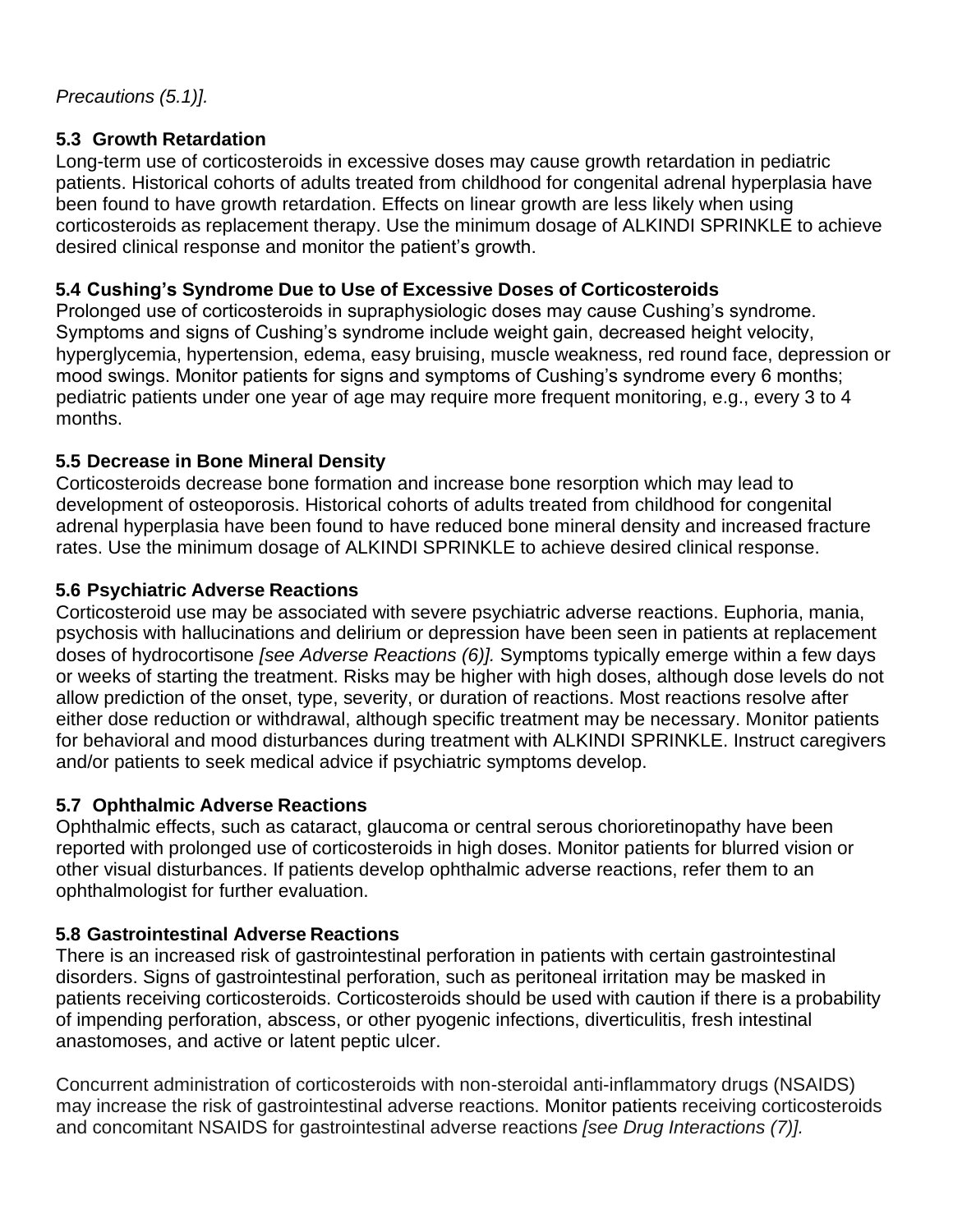# **6 ADVERSE REACTIONS**

The following serious adverse reactions are described here and elsewhere in the label:

- Adrenal Crisis *[see Warnings and Precautions (5.1)]*
- Infections *[see Warnings and Precautions (5.2)]*
- Growth Retardation *[see Warnings and Precautions (5.3)]*
- Cushing's Syndrome Due to Use of Excessive Doses of Corticosteroids *[see Warnings and Precautions (5.4)]*
- Decrease in Bone Mineral Density *[see Warnings and Precautions (5.5)]*
- Psychiatric Adverse Reactions *[see Warnings and Precautions (5.6)]*
- Ophthalmic Adverse Reactions *[see Warnings and Precautions (5.7)]*
- Gastrointestinal Adverse Reactions *[see Warnings and Precautions (5.8)]*

# **6.1 Clinical Trials Experience**

Because clinical studies are conducted under widely varying conditions, adverse reaction rates observed in the clinical trials of a drug cannot be directly compared to rates in the clinical trials of another drug and may not reflect the rates observed in practice.

ALKINDI SPRINKLE was evaluated in an uncontrolled, open-label, single-arm clinical study in 18 pediatric patients with adrenocortical insufficiency. Adrenocortical insufficiency was due to congenital adrenal hyperplasia in 17 patients and to hypopituitarism in one patient. All patients received at least one dose of ALKINDI SPRINKLE. The age ranged from 36 days to 5.7 years at start of treatment; 8 patients were female and 10 were male; 100% were White. Adverse reactions that were reported in two or more patients ( $\geq 11\%$ ) are shown in Table 1.

| <b>Adverse Reactions</b>           | $N=18$ |
|------------------------------------|--------|
|                                    | (%)    |
| Pyrexia                            | 10(56) |
| Gastroenteritis                    | 9(50)  |
| Viral upper respiratory            | 8(44)  |
| tract infection                    |        |
| Vomiting                           | 7 (39) |
| <b>Viral infection</b>             | 6 (33) |
| Conjunctivitis                     | 5(28)  |
| Otitis media viral                 | 3(17)  |
| <b>Tonsillitis</b>                 | 3(17)  |
| Body temperature                   | 2(11)  |
| increased                          |        |
| <b>Bronchitis</b>                  | 2(11)  |
| Dental caries                      | 2(11)  |
| Diarrhea                           | 2(11)  |
| Genitourinary operation            | 2(11)  |
| Pharyngitis                        | 2(11)  |
| <b>Respiratory tract infection</b> | 2(11)  |
| <b>Rhinitis</b>                    | 2 (11) |

#### **Table 1 Adverse Reactions Occurring in >11% of Pediatric Patients with Adrenocortical Insufficiency Treated with ALKINDI SPRINKLE for up to 29 Months**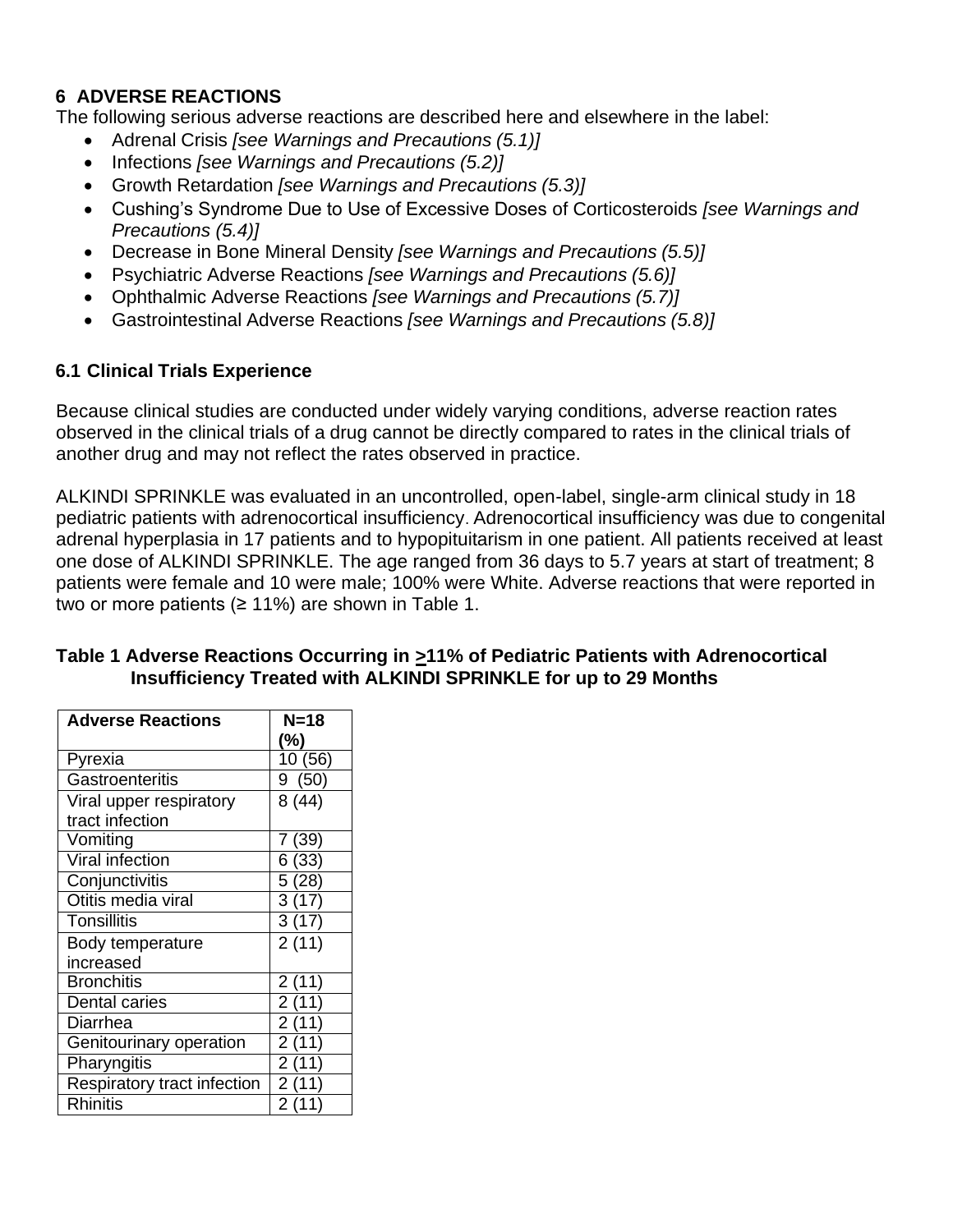### **6.2 Postmarketing Experience**

The following adverse reactions seen in pediatric and adult patients associated with the use of corticosteroids were identified in the literature and from postmarketing reports. Because some of these reactions are reported voluntarily from a population of uncertain size, it is not always possible to reliably estimate their frequency or establish a causal relationship to drug exposure.

Common adverse reactions for corticosteroids include fluid retention, alteration in glucose tolerance, elevation in blood pressure, behavioral and mood changes, increased appetite and weight gain.

#### *Allergic Reactions:* Anaphylaxis, angioedema

*Cardiovascular:* Bradycardia, cardiac arrest, cardiac arrhythmias, cardiac enlargement, circulatory collapse, congestive heart failure, fat embolism, hypertension, hypertrophic cardiomyopathy in premature infants, myocardial rupture following recent myocardial infarction, pulmonary edema, syncope, tachycardia, thromboembolism, thrombophlebitis, vasculitis

*Dermatologic:* Acne, allergic dermatitis, cutaneous and subcutaneous atrophy, dry scalp, edema, facial erythema, hyper or hypo-pigmentation, impaired wound healing, increased sweating, petechiae and ecchymoses, rash, sterile abscess, striae, suppressed reactions to skin tests, thin fragile skin, thinning scalp hair, urticaria

*Endocrine:* Abnormal fat deposits, decreased carbohydrate tolerance, development of Cushingoid state, hirsutism, manifestations of latent diabetes mellitus and increased requirements for insulin or oral hypoglycemic agents in diabetics, menstrual irregularities, moon faces, secondary adrenocortical and pituitary unresponsiveness (particularly in times of stress, as in trauma, surgery or illness), suppression of growth in pediatric patients

*Fluid and Electrolyte Disturbances:* Fluid retention, potassium loss, hypertension, hypokalemic alkalosis, sodium retention

*Gastrointestinal:* Abdominal distention, elevation in serum liver enzymes levels (usually reversible upon discontinuation), hepatomegaly, hiccups, malaise, nausea, pancreatitis, peptic ulcer with possible perforation and hemorrhage, ulcerative esophagitis

*General:* Increased appetite and weight gain

*Metabolic:* Negative nitrogen balance due to protein catabolism

*Musculoskeletal:* Osteonecrosis of femoral and humeral heads, Charcot-like arthropathy, loss of muscle mass, muscle weakness, osteoporosis, pathologic fracture of long bones, steroid myopathy, tendon rupture, vertebral compression fractures

*Neurological:* Arachnoiditis, convulsions, depression, emotional instability, euphoria, headache, increased intracranial pressure with papilledema (pseudo-tumor cerebri) usually following discontinuation of treatment, insomnia, meningitis, mood swings, neuritis, neuropathy, paraparesis/paraplegia, paresthesia, personality changes, sensory disturbances, vertigo

*Ophthalmic:* Exophthalmos, glaucoma, increased intraocular pressure, posterior subcapsular cataracts, and central serous chorioretinopathy

*Reproductive:* Alteration in motility and number of spermatozoa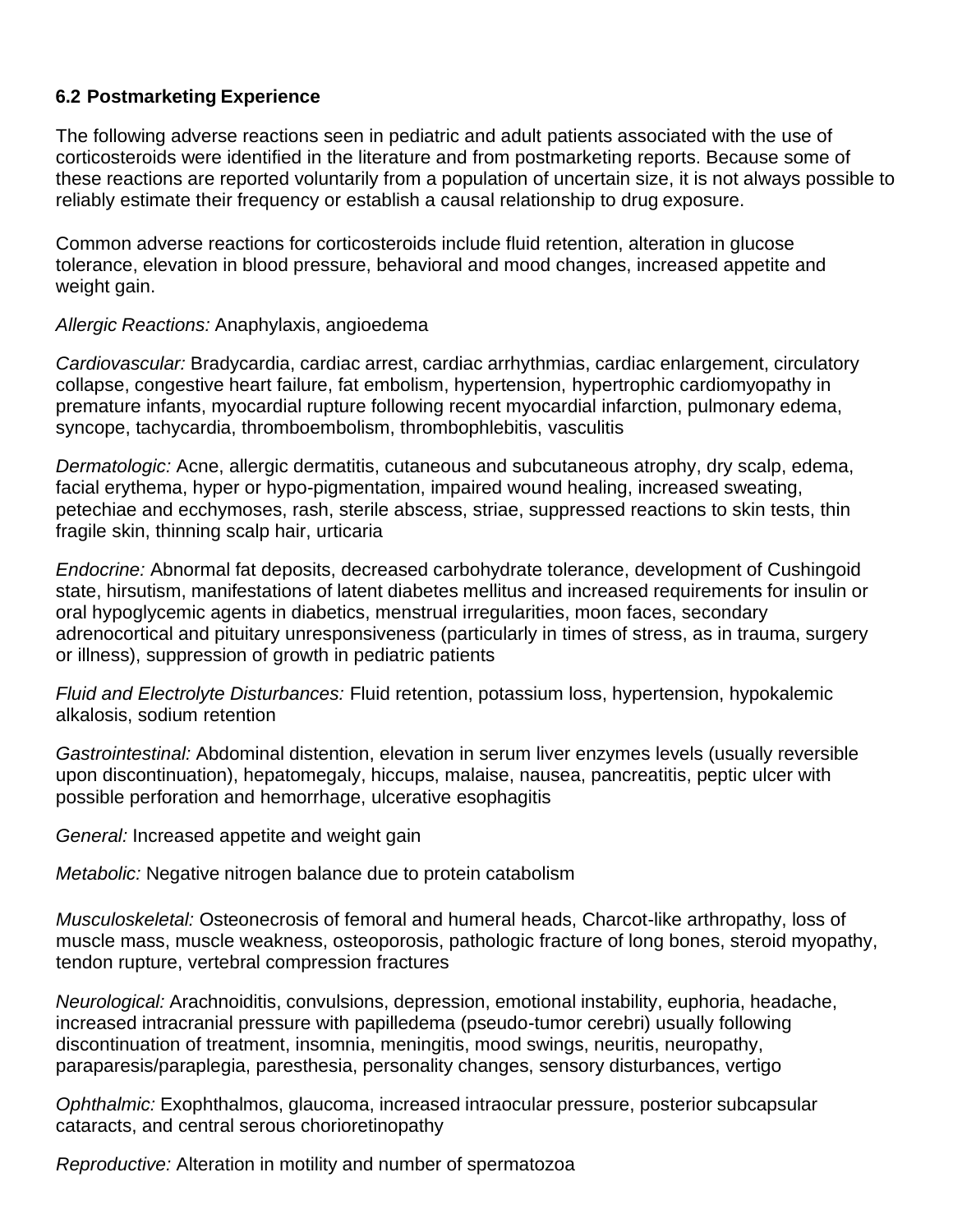# **7 DRUG INTERACTIONS**

# **Table 2: Drug Interactions with ALKINDI SPRINKLE**

| <b>CYP3A4 Inhibitors</b>    |                                                                                                                                                                                                                                                                                      |  |  |  |  |
|-----------------------------|--------------------------------------------------------------------------------------------------------------------------------------------------------------------------------------------------------------------------------------------------------------------------------------|--|--|--|--|
| Clinical Impact:            | Hydrocortisone is metabolized by cytochrome P450 3A4 (CYP3A4).<br>Concomitant administration of inhibitors of CYP3A4 may lead to increases<br>in serum concentrations of ALKINDI SPRINKLE and increase the risk of<br>adverse reactions associated with the use of excessive doses.  |  |  |  |  |
| Intervention:               | Concomitant use of CYP3A4 inhibitors may require a decrease in the<br><b>ALKINDI SPRINKLE dose.</b>                                                                                                                                                                                  |  |  |  |  |
| Examples:                   | Anti-fungals: itraconazole, posaconazole, voriconazole<br>Antibiotics: erythromycin and clarithromycin<br>Antiretrovirals: ritonavir<br>Grapefruit juice                                                                                                                             |  |  |  |  |
| <b>CYP3A4 Inducers</b>      |                                                                                                                                                                                                                                                                                      |  |  |  |  |
| Clinical Impact:            | Hydrocortisone is metabolized by cytochrome P450 3A4 (CYP3A4).<br>Concomitant administration of inducers of CYP3A4 may lead to<br>decreases in serum concentrations of ALKINDI SPRINKLE and increase<br>the risk of adverse reactions, including adrenal crisis.                     |  |  |  |  |
| Intervention:               | Concomitant use of CYP3A4 inducers may require an increase in the<br><b>ALKINDI SPRINKLE dose.</b>                                                                                                                                                                                   |  |  |  |  |
| Examples:                   | Anticonvulsants: phenytoin, carbamazepine and oxcarbazepine<br>Antibiotics: rifampicin and rifabutin<br>Barbiturates: phenobarbital and primidone<br>Antiretrovirals: efavirenz and nevirapine                                                                                       |  |  |  |  |
|                             | <b>Estrogen and Estrogen Containing Products</b>                                                                                                                                                                                                                                     |  |  |  |  |
| Clinical Impact:            | Oral estrogen and estrogen-containing oral contraceptives may interact<br>with hydrocortisone by increasing serum cortisol-binding globulin (CBG)<br>concentration. Concomitant use may reduce the efficacy of ALKINDI<br>SPRINKLE by binding and delaying or preventing absorption. |  |  |  |  |
| Intervention:               | Concomitant use of estrogen/estrogen containing products may require<br>an increase in the ALKINDI SPRINKLE dose.                                                                                                                                                                    |  |  |  |  |
| <b>Antidiabetic Agents</b>  |                                                                                                                                                                                                                                                                                      |  |  |  |  |
| Clinical Impact:            | Corticosteroids in supraphysiologic doses may increase blood glucose<br>concentrations.                                                                                                                                                                                              |  |  |  |  |
| Intervention:               | Use of ALKINDI SPRINKLE in supraphysiologic doses may require a dose<br>adjustment of antidiabetic agents.                                                                                                                                                                           |  |  |  |  |
| <b>Anticoagulant Agents</b> |                                                                                                                                                                                                                                                                                      |  |  |  |  |
| Clinical Impact:            | Concomitant use of warfarin and corticosteroids usually results in<br>inhibition of response to warfarin, although there have been some<br>conflicting reports.                                                                                                                      |  |  |  |  |
| Intervention:               | Monitor coagulation indices in patients receiving ALKINDI SPRINKLE and<br>concomitant warfarin to maintain the desired anticoagulant effect.                                                                                                                                         |  |  |  |  |
| <b>Cyclosporine</b>         |                                                                                                                                                                                                                                                                                      |  |  |  |  |
| Clinical Impact:            | Increased activity of both cyclosporine and corticosteroids may occur<br>when the two are used concurrently. Convulsions have been reported with<br>concurrent use.                                                                                                                  |  |  |  |  |
| Intervention:               | Monitor patients receiving ALKINDI SPRINKLE and concomitant<br>cyclosporine.                                                                                                                                                                                                         |  |  |  |  |
|                             | <b>Nonsteroidal Anti-inflammatory Drugs (NSAIDs)</b>                                                                                                                                                                                                                                 |  |  |  |  |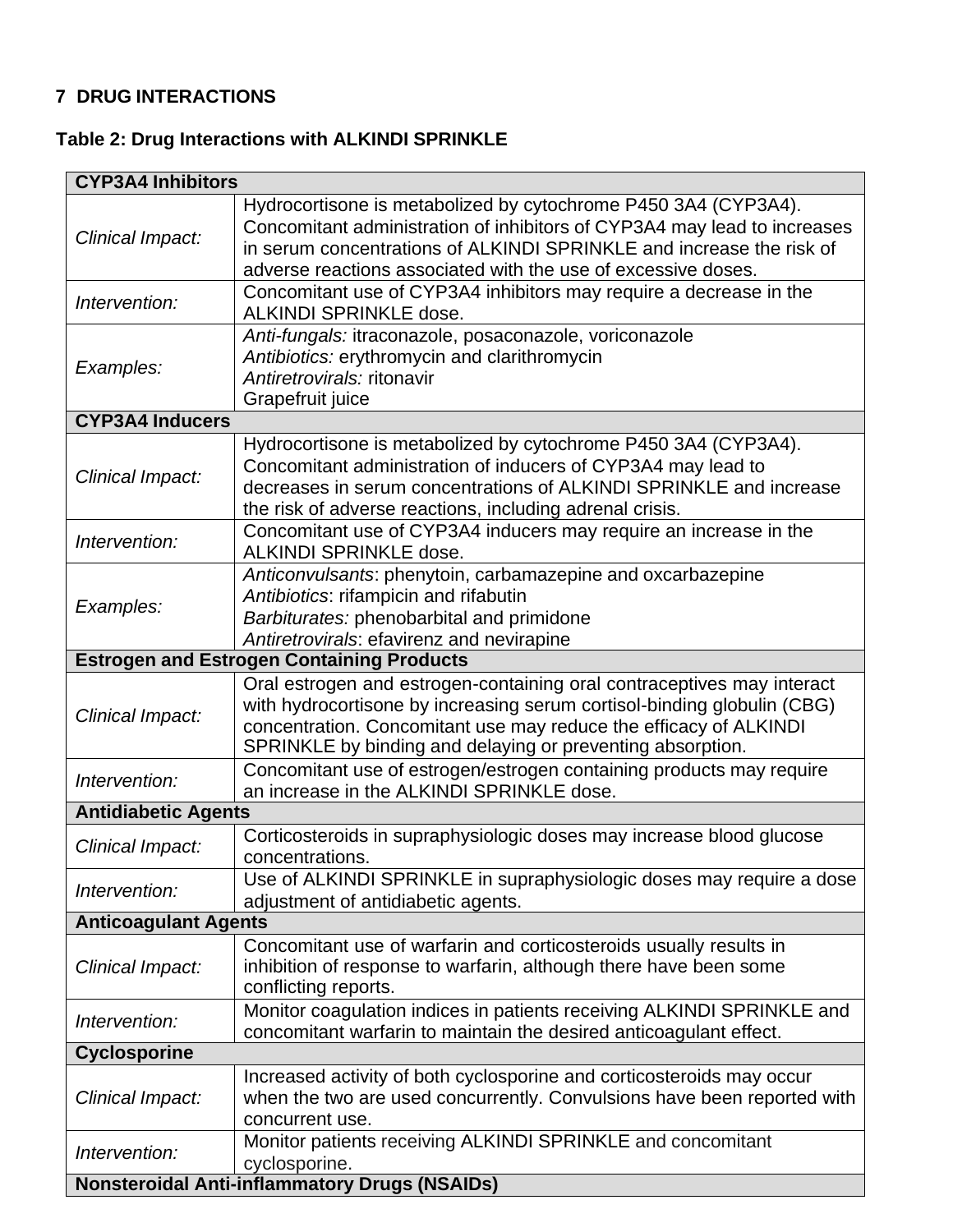| Clinical Impact: | Concomitant use of NSAIDs and corticosteroids increases the risk of<br>gastrointestinal adverse reactions. Aspirin should be used cautiously in<br>conjunction with corticosteroids in hypoprothrombinemia. The clearance of<br>salicylates may be increased with concurrent use of corticosteroids; this<br>could lead to decreased salicylate serum levels or increase the risk of<br>salicylate toxicity when corticosteroid is withdrawn. |
|------------------|-----------------------------------------------------------------------------------------------------------------------------------------------------------------------------------------------------------------------------------------------------------------------------------------------------------------------------------------------------------------------------------------------------------------------------------------------|
| Intervention:    | Monitor patients receiving ALKINDI SPRINKLE and concomitant NSAIDs.                                                                                                                                                                                                                                                                                                                                                                           |

# **8 USE IN SPECIFIC POPULATIONS**

### **8.1 Pregnancy**

### Risk Summary

Untreated adrenocortical insufficiency in pregnancy can result in a high rate of complications, including maternal mortality. The use of physiologic doses of hydrocortisone is not expected to cause major birth defects, miscarriage and adverse maternal and fetal outcomes. Available data from observational studies with hydrocortisone use in pregnancy have not identified a clear drugassociated risk of major birth defects, miscarriage or adverse maternal or fetal outcomes *(see Data*)*.*

The estimated background risk of major birth defects and miscarriage for the indicated population is unknown. In the U.S. general population, the estimated background risk of major birth defects and miscarriage in clinically recognized pregnancies is 2–4% and 15–20%, respectively.

### Data

#### *Human Data*

Available data from observational studies with hydrocortisone use in pregnant women have not identified a clear drug-associated risk of major birth defects, miscarriage or adverse maternal or fetal outcomes. Evidence from published epidemiologic studies suggest that there may be a small increased risk of cleft lip with or without cleft palate associated with first trimester systemic corticosteroid use in pregnant patients. However, the data are limited and report inconsistent findings, and studies have important methodological limitations, including non-randomized design, retrospective data collection, lack of dose-response data and the inability to control for confounders, such as underlying maternal disease and use of concomitant medications. In addition, unlike other corticosteroids, hydrocortisone is enzymatically deactivated by the placenta and therefore, limits fetal exposure.

### *Animal Data*

Corticosteroids have been shown to be teratogenic in many species when given in doses equivalent to the human dose. Animal studies in which corticosteroids have been given to pregnant mice, rats and rabbits without adrenocortical insufficiency have yielded an increased incidence of cleft palate in the offspring.

### **8. 2 Lactation**

### Risk Summary

Cortisol is present in human milk. The use of hydrocortisone at a physiologic dose for adrenocortical insufficiency is not expected to adversely affect the breastfed infant or milk production. There are no data on the presence of hydrocortisone in breast milk, the effect on the breastfed infant or on milk production. The developmental and health benefits of breastfeeding should be considered along with the mother's clinical need for ALKINDI SPRINKLE and any potential adverse effects on the breastfed infant from ALKINDI SPRINKLE or from the underlying maternal condition.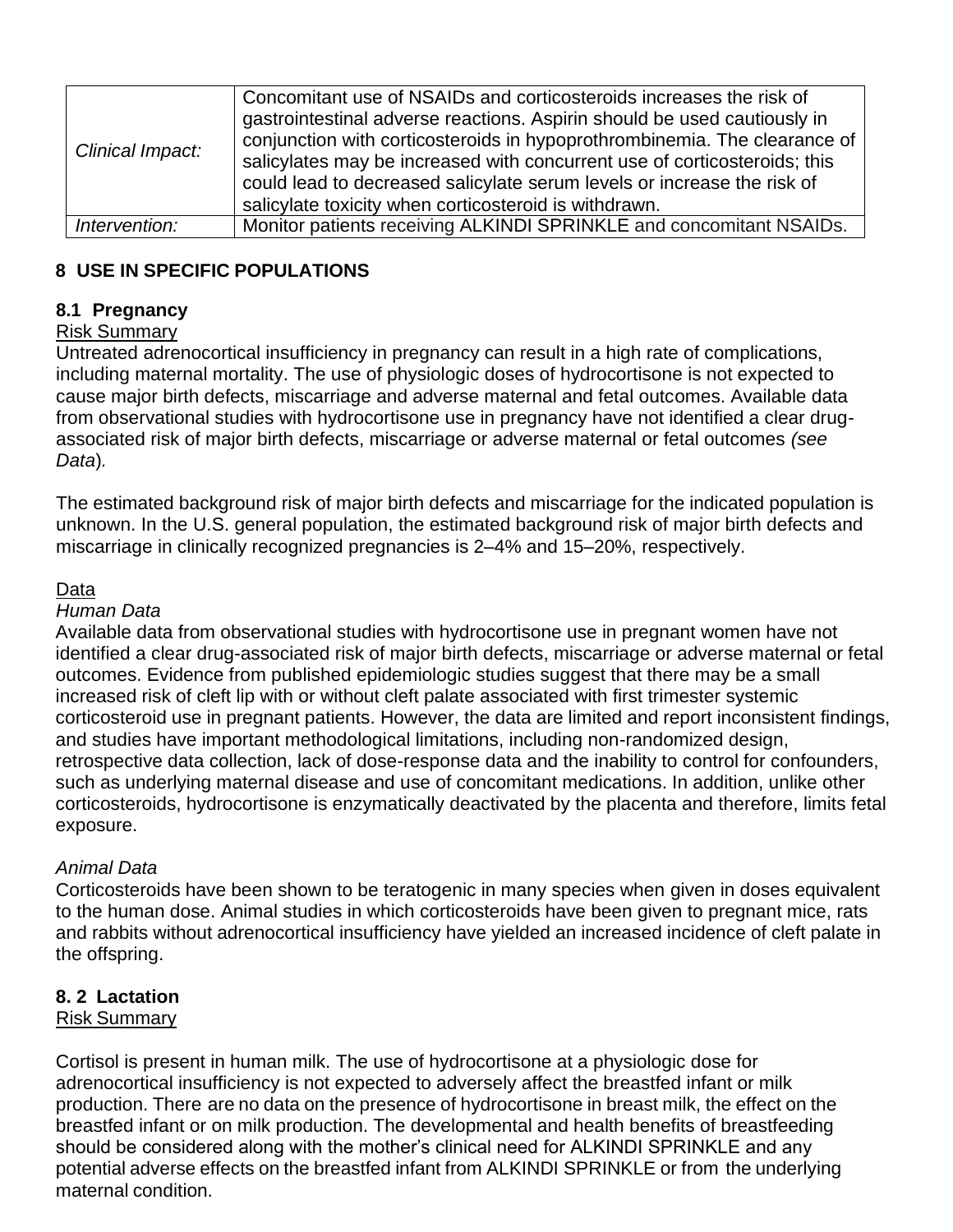### **8.4 Pediatric Use**

The safety and effectiveness of ALKINDI SPRINKLE have been established in pediatric patients for replacement therapy of adrenocortical insufficiency and the information on this use is discussed throughout the labeling. Use of ALKINDI SPRINKLE in pediatric patients is supported by use in pediatric patients for adrenocortical insufficiency with another hydrocortisone product, along with supportive pharmacokinetic and safety data in 24 pediatric patients with adrenocortical insufficiency. No new adverse reactions were identified [see *Adverse Reactions (6) and Clinical Pharmacology (12.3*)]. ALKINDI SPRINKLE are oral granules contained within capsules that must be opened and not swallowed whole to administer the granules. Additionally, ALKINDI SPRINKLE granules should not be administered via nasogastric or gastric tubes as they may cause tube blockage [see *Dosage and Administration (2.2*)].

# **10 OVERDOSAGE**

Treatment of acute overdosage is by supportive and symptomatic therapy.

# **11 DESCRIPTION**

ALKINDI SPRINKLE contains hydrocortisone, a corticosteroid, also known as cortisol. The chemical name of hydrocortisone is 11β,17α,21-trihydroxy-pregn-4-ene-3,20-dione and it has the chemical formula of C21H30O5, and molecular weight of 362 g·mol<sup>−1</sup>. Hydrocortisone is a white or almost white powder soluble in the pH range of 1-7.

#### **Structural formula of hydrocortisone:**



ALKINDI SPRINKLE are oral granules contained within hard capsules. The inactive ingredients in the granules are microcrystalline cellulose, hypromellose, magnesium stearate and ethyl cellulose and the capsule shell contains hypromellose. The printing ink contains shellac, propylene glycol and concentrated ammonia solution. The printing ink also contains red iron oxide, potassium hydroxide for 0.5 mg (red), indigotine for 1 mg (blue), indigotine, yellow iron oxide, titanium dioxide for 2 mg (green) and titanium dioxide, black iron oxide, potassium hydroxide for 5 mg (gray).

# **12 CLINICAL PHARMACOLOGY**

### **12.1 Mechanism of Action**

Hydrocortisone is a glucocorticoid. Glucocorticoids, adrenocortical steroids, cause varied metabolic effects. In addition, they modify the body's immune responses to diverse stimuli.

# **12.2 Pharmacodynamics**

Naturally occurring glucocorticoids (hydrocortisone and cortisone), which also have salt-retaining properties, are used as replacement therapy in adrenocortical deficiency states.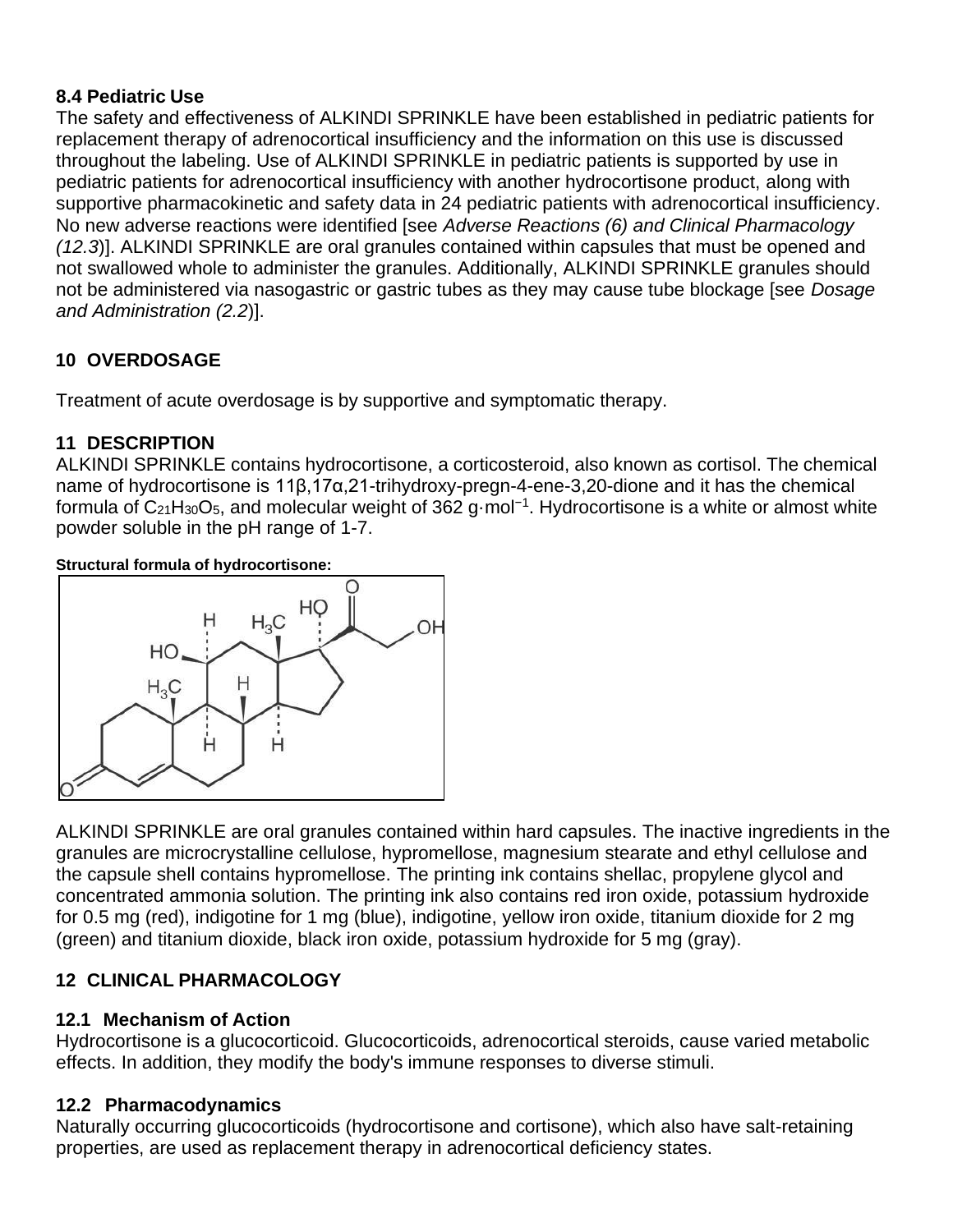### **12.3 Pharmacokinetics**

#### **Absorption**

Following oral administration, a dose of ALKINDI SPRINKLE 4x5 mg was approximately 87% bioavailable when compared to intravenous hydrocortisone in dexamethasone-suppressed healthy adult male volunteers. The median time to peak serum concentration  $(T_{max})$  was 0.75 hours post-dose following oral administration.

In an open label, single dose study in 24 pediatric patients with adrenocortical insufficiency, ALKINDI SPRINKLE (1-4 mg based on body surface area) increased cortisol levels from baseline to median cortisol level 19.4 mcg/dL (range  $12.5 - 52.4$  mcg/dL) at  $C_{\text{max}}$  (60 minutes post-dose).

### *Effect of Food*

The coadministration of ALKINDI SPRINKLE with soft food (yogurt and fruit puree) has been studied in healthy adult male volunteers, where it was shown to be bioequivalent to administration of dry granules directly to the back of the tongue.

#### **Distribution**

90% or more of circulating hydrocortisone is reversibly bound to protein.

The binding is accounted for by two protein fractions. One, corticosteroid-binding globulin is a glycoprotein; the other is albumin.

#### **Elimination**

Hydrocortisone is metabolized in the liver and most body tissues to hydrogenated and degraded forms such as tetrahydrocortisone and tetrahydrocortisol which are excreted in the urine, mainly conjugated as glucuronides, together with a very small proportion of unchanged hydrocortisone.

The terminal half-life of hydrocortisone is about 1.5 hours following intravenous and oral dosing of hydrocortisone tablets and ALKINDI SPRINKLE in dexamethasone-suppressed healthy adult male volunteers.

### **13 NONCLINICAL TOXICOLOGY**

#### **13.1 Carcinogenesis, Mutagenesis, Impairment of Fertility**

No adequate studies in animals have been conducted with hydrocortisone to evaluate carcinogenic or mutagenic potential. Corticosteroids have been shown to impair fertility in male rats.

### **16 HOW SUPPLIED/STORAGE AND HANDLING**

ALKINDI SPRINKLE oral granules are supplied as white to off-white granules in transparent capsules as follows:

| <b>Strength</b> | <b>Imprint on Capsules</b> | <b>Amount in Bottle</b> | <b>NDC</b>   |
|-----------------|----------------------------|-------------------------|--------------|
| $0.5$ mg        | "INF-0.5" in red ink       | 50 capsules             | 71863-109-50 |
| 1 mg            | "INF-1.0" in blue ink      | 50 capsules             | 71863-110-50 |
| 2 <sub>mg</sub> | "INF-2.0" in green ink     | 50 capsules             | 71863-111-50 |
| 5 <sub>mg</sub> | "INF-5.0" in gray ink      | 50 capsules             | 71863-112-50 |

Store at controlled room temperature (USP) 20°C to 25°C (68°F to 77°F). Excursions permitted to 15°C to 30°C (59°F to 86°F). Store in the original bottle in order to protect from light.

Once the bottle has been opened, use the capsules within 60 days.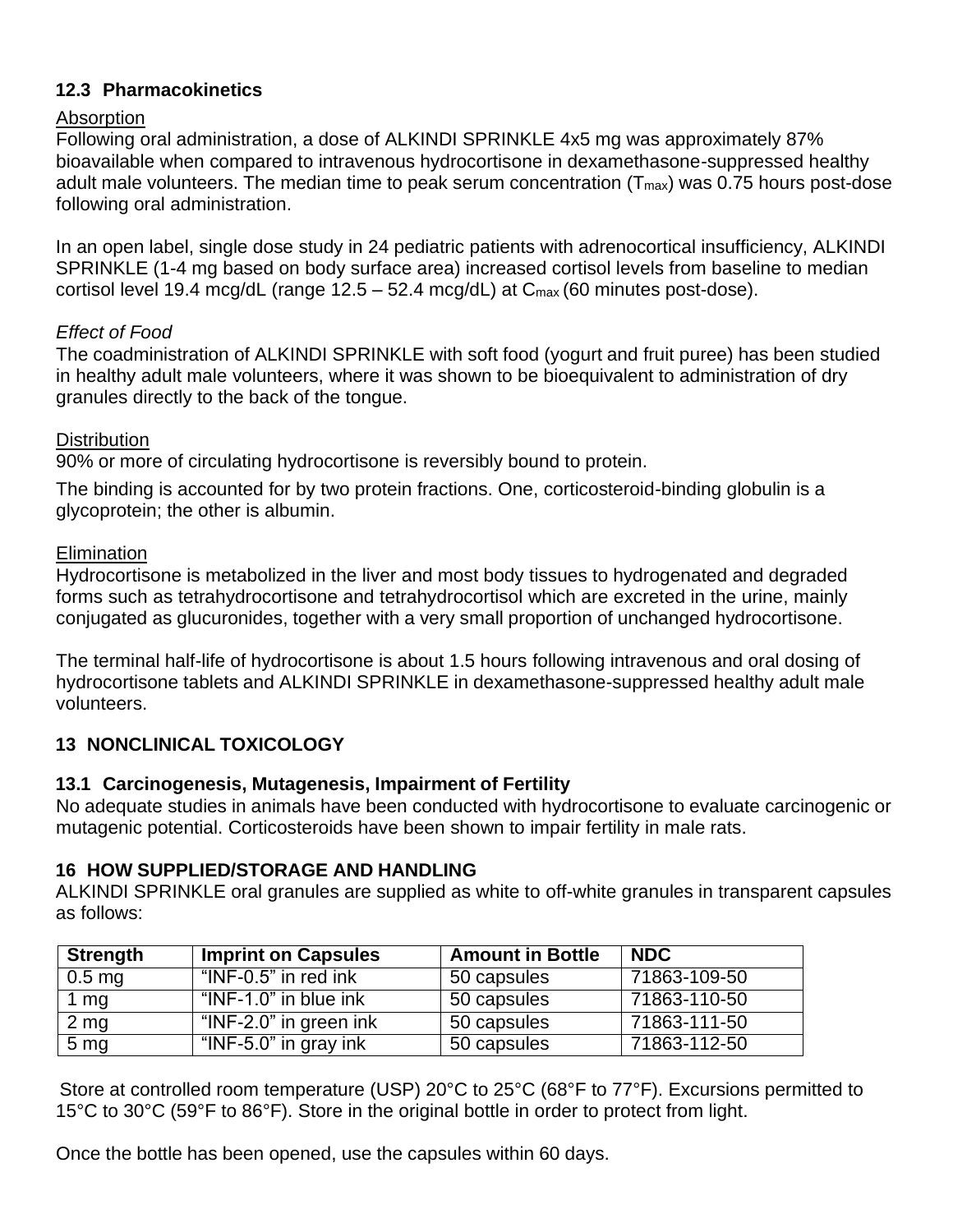# **17 PATIENT COUNSELING INFORMATION**

Advise the caregiver or patient to read the FDA-approved patient labeling (Medication Guide).

#### *Administration Information*

Advise the patient or caregiver that ALKINDI SPRINKLE is a granule formulation contained in a capsule. Do not swallow the capsule. Do not chew or crush the granules. Open the capsule and give the granules directly into the patient's mouth. Alternatively, sprinkle the granules onto soft food and give immediately as the taste masking cover can dissolve in as little as 5 minutes. Avoid wetting the capsule as this may cause some granules to stick to the capsule. Immediately following administration, take a sip of fluids to ensure all granules have been swallowed *[see Dosage and Administration (2.2)].*

### *Adrenal Crisis*

Inform the patient or caregiver that undertreatment or sudden discontinuation of ALKINDI SPRINKLE, or switching to ALKINDI SPRINKLE from another oral hydrocortisone formulation, may lead to adrenocortical insufficiency, adrenal crisis, and death. Inform the caregiver that potential dosing inaccuracy of the manipulated oral hydrocortisone formulation (e.g., split or crushed tablets, compounded formulations) may result in dosing differences when switching to ALKINDI SPRINKLE which may require dose adjustments. Advise caregivers to watch the patient for symptoms of adrenocortical insufficiency during the days after the switching to ALKINDI SPRINKLE. Inform the patient or caregiver to contact their healthcare provider if they have symptoms of adrenocortical insufficiency, prolonged vomiting, are severely ill or are unable to take oral medications *[see Warnings and Precautions (5.1)]*.

#### *Infections*

Advise the patient or caregiver that excessive doses of corticosteroids may increase the risk of infections. Inform the patient or caregiver that administration of live vaccine may be acceptable. Instruct the patient or caregiver to contact their healthcare provider if they develop any infections *[see Warnings and Precautions (5.2)]*.

#### *Growth Retardation*

Discuss with the caregiver that long-term use of corticosteroids in excessive doses may cause growth retardation in pediatric patients *[see Warnings and Precautions (5.3)]*.

### *Cushing's Syndrome*

Inform patients and caregivers that prolonged use of corticosteroids in supraphysiologic doses may cause Cushing's syndrome and that symptoms and signs include weight gain, decreased height velocity, hyperglycemia, hypertension, edema, easy bruising, muscle weakness, red round face, depression or mood swings *[see Warnings and Precautions (5.4)].*

#### *Decrease in Bone Mineral Density*

Inform the patient or caregiver that corticosteroids decrease bone formation and increase bone resorption that may lead to osteoporosis *[see Warnings and Precautions (5.5)]*.

### *Psychiatric Adverse Reactions*

Advise the patient or caregiver that corticosteroid use may be associated with severe psychiatric adverse reactions such as euphoria, mania, psychosis with hallucinations or depression. Instruct caregivers and/or patients to seek medical advice if psychiatric symptoms develop *[see Warnings and Precautions (5.6)]*.